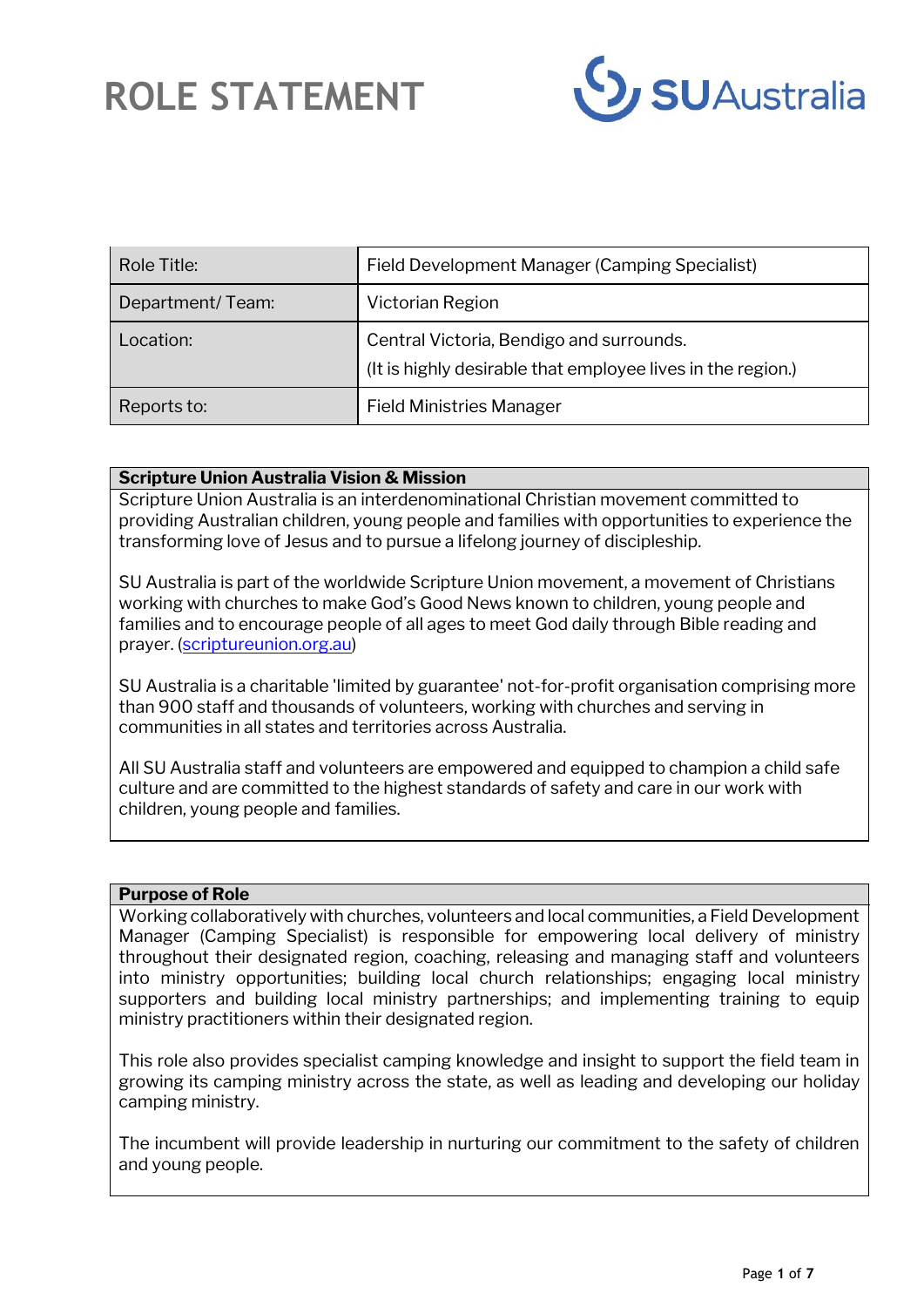

| <b>Direct Reports (roles):</b>     | <b>Total Number of Reports (head count):</b> |
|------------------------------------|----------------------------------------------|
| <b>School Chaplains</b>            | 4                                            |
| <b>Mission Volunteer Directors</b> | 4                                            |
| Camp Volunteer Directors           | 12                                           |
| Catalysts                          |                                              |

| <b>Key Relationships</b> |                                               |
|--------------------------|-----------------------------------------------|
| <b>Primary Internal</b>  | • SU Australia Regional Manager (Vic)         |
| <b>Stakeholders</b>      | Director of Field Ministries                  |
|                          | <b>Other Field Development Managers</b>       |
|                          | Camp Coolamatong staff                        |
|                          | Engagement and Equipping Team                 |
|                          | <b>Mission Support Staff</b>                  |
|                          | Catalysts and Chaplains                       |
|                          | <b>Volunteer Directors and Teams</b>          |
|                          | <b>Local Supporters and Ministry Partners</b> |
|                          | People Services                               |
| <b>External</b>          | Local Support Groups                          |
| <b>Stakeholders</b>      | <b>Local Church leaders</b>                   |
|                          | Community leaders and School's administration |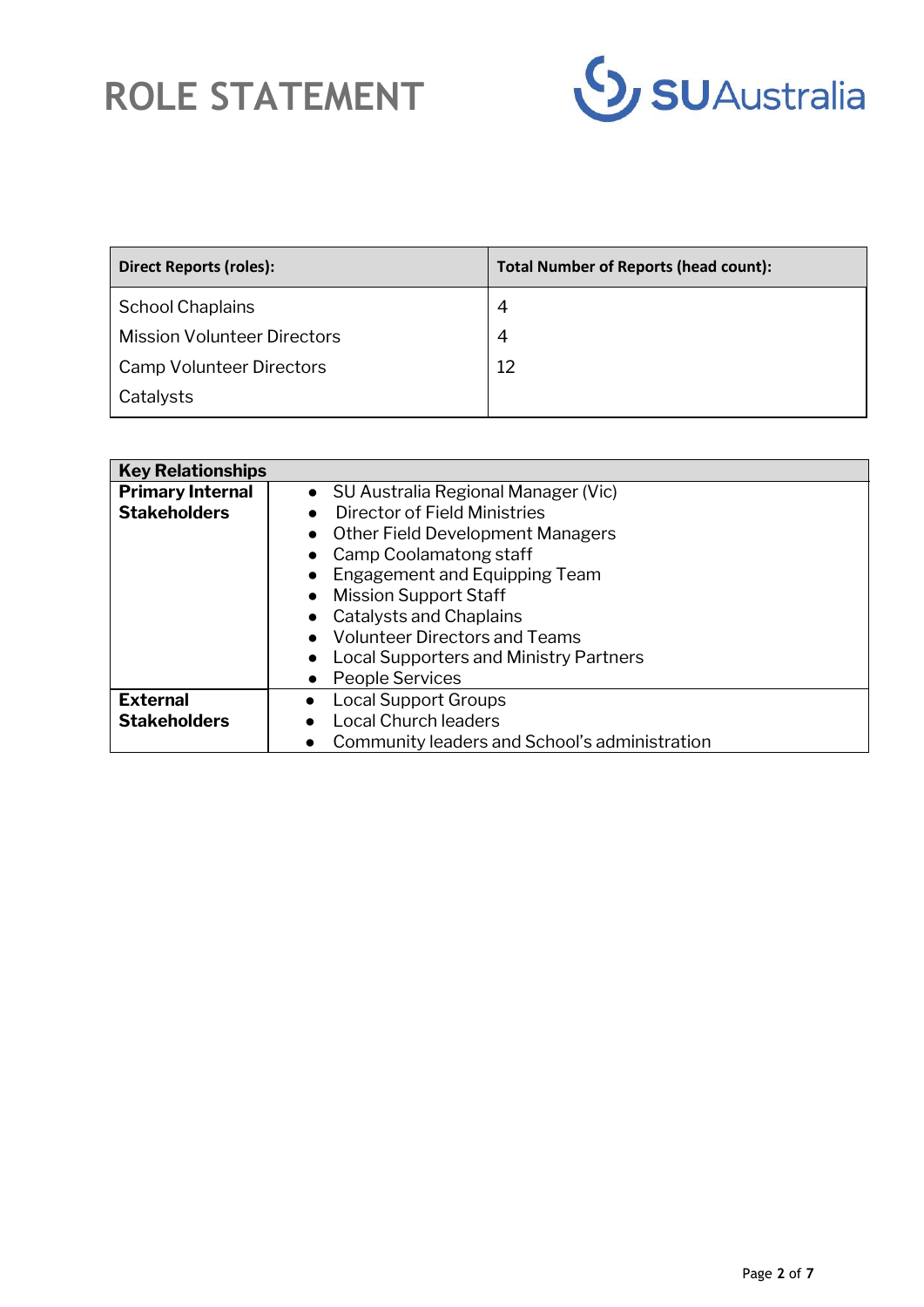

| <b>Key Accountabilities</b>                                      |                                                                                                                                                                                                                                                                                                                                                                                                                                                                                                                                                                                                                                                                                                                                                                                                                                                                                                                                                         |
|------------------------------------------------------------------|---------------------------------------------------------------------------------------------------------------------------------------------------------------------------------------------------------------------------------------------------------------------------------------------------------------------------------------------------------------------------------------------------------------------------------------------------------------------------------------------------------------------------------------------------------------------------------------------------------------------------------------------------------------------------------------------------------------------------------------------------------------------------------------------------------------------------------------------------------------------------------------------------------------------------------------------------------|
| <b>Accountability areas</b>                                      | <b>Responsibilities</b>                                                                                                                                                                                                                                                                                                                                                                                                                                                                                                                                                                                                                                                                                                                                                                                                                                                                                                                                 |
| <b>Spiritual leadership</b><br>1.                                | Providing spiritual leadership and support for regional<br>$\bullet$<br>volunteer and chaplaincy team<br>Encouraging chaplains and volunteers through work<br>$\bullet$<br>and example to live a Christ centred life, committed to<br>the Bible and prayer.<br>Seeking to follow Christ and his example in your<br>$\bullet$<br>relationships, decision-making and conduct.<br>Contributing to building a culture where our people<br>$\bullet$<br>consider themselves followers of Christ first and<br>Christian leaders in their community/place of work<br>second.<br>Encouraging our people to exhibit the fruit of the Spirit<br>$\bullet$<br>in their personal and work lives.                                                                                                                                                                                                                                                                    |
| <b>Church and</b><br>2.<br><b>Community</b><br><b>Engagement</b> | Build strong relationships with local Christian leaders<br>$\bullet$<br>and develop networks that lead to genuine ministry<br>partnerships in each district<br>Ensure churches and their people view SU Australia as<br>$\bullet$<br>an excellent avenue to volunteering and investing in<br>the lives of children and young people<br>Building the SU movement by sharing the story of what<br>$\bullet$<br>SU is doing, building prayer support, nurturing<br>volunteers and supporters and participating in<br>fundraising & communication strategies, including<br>ministry partnerships<br>Support staff and volunteers to advocate for the work<br>$\bullet$<br>of SU at churches and community forums.<br>Ensure businesses, local government and other<br>$\bullet$<br>community groups have a deep respect for the work of<br>SU Australia in the community<br>Promote the importance of child safety and the<br>$\bullet$<br>Childsafe system |
| <b>Ministry Development</b><br>3.                                | Recruit, appoint and induct volunteers, interns and field<br>$\bullet$<br>staff (chaplains, catalysts etc) in cooperation with local<br>churches, schools and support groups<br>Partner with local churches, volunteers, and<br>$\bullet$<br>communities in establishing new ministries in response<br>to the needs of the community<br>Promote cross-pollination between different program<br>٠<br>types and diversification of ministry in your district                                                                                                                                                                                                                                                                                                                                                                                                                                                                                              |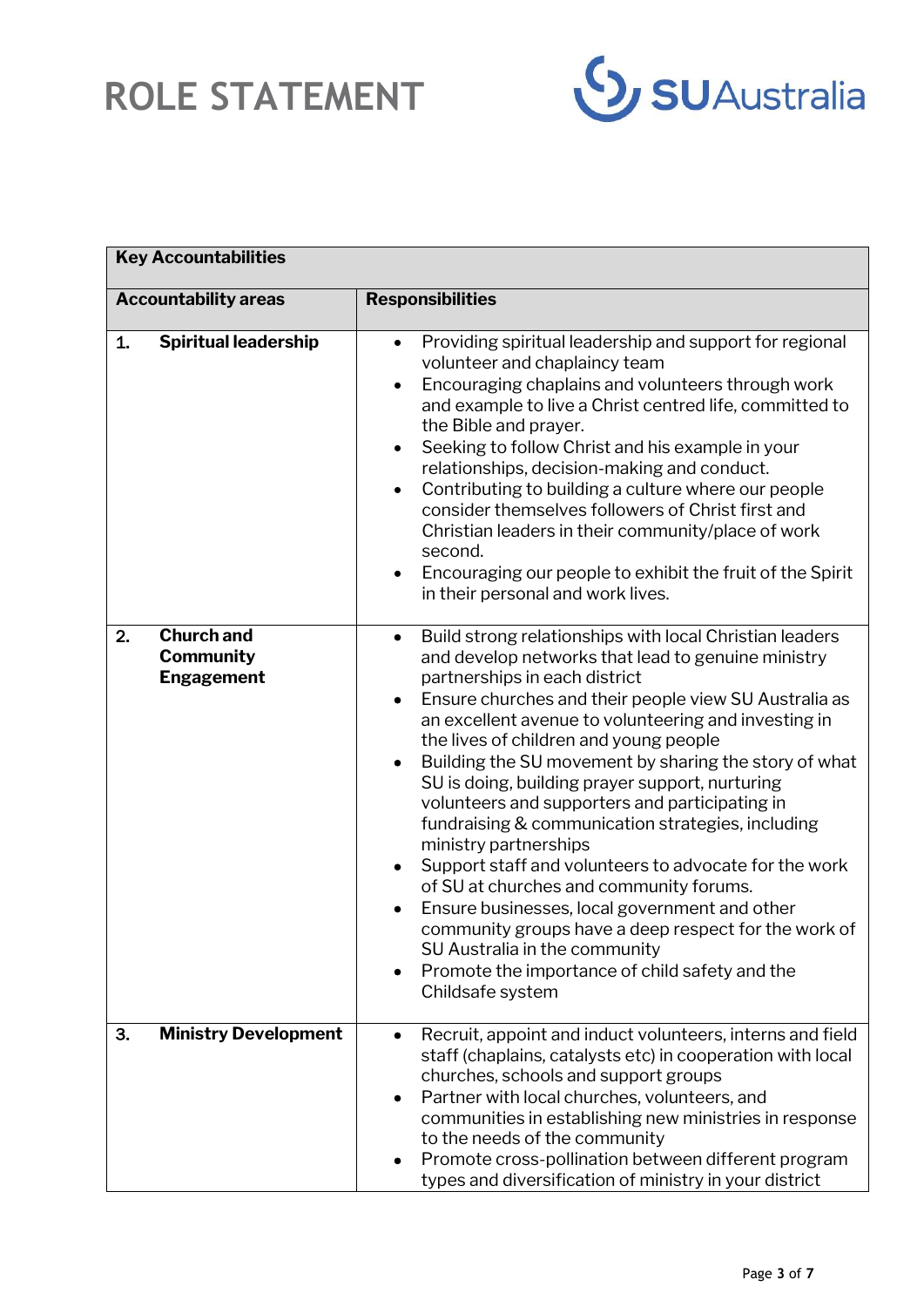

| 4. | <b>Ministry Support</b>                                         | Provide oversight for SU ministries in the region.<br>$\bullet$<br>Ensure programs are approved and managed<br>effectively.<br>Provide ongoing support, coaching, training and<br>$\bullet$<br>performance management for teams and field staff<br>towards achieving their strategic ministry goals<br>Recruit, support, deploy and send interns within and<br>$\bullet$<br>beyond your region, in collaboration with Engage and<br>Equip. Partner with sending churches to support intern<br>placements within your region.<br>Coach volunteers and field staff in SU ethos, best<br>$\bullet$<br>practice, programming, risk management and event<br>administration, and be available to provide support as<br>required<br>Liaise with Principals, Church leaders, parents, and<br>$\bullet$<br>other relevant community leaders regarding the<br>implementation and performance of their local ministry<br>practitioners and teams                                                                |
|----|-----------------------------------------------------------------|------------------------------------------------------------------------------------------------------------------------------------------------------------------------------------------------------------------------------------------------------------------------------------------------------------------------------------------------------------------------------------------------------------------------------------------------------------------------------------------------------------------------------------------------------------------------------------------------------------------------------------------------------------------------------------------------------------------------------------------------------------------------------------------------------------------------------------------------------------------------------------------------------------------------------------------------------------------------------------------------------|
| 5. | <b>Specialist Camping</b><br><b>Coordination and</b><br>support | Provide strategic leadership around growth,<br>$\bullet$<br>development and training in the camping ministry for<br>SU Australia in Victoria<br>Support, grow and maintain holiday camping program<br>$\bullet$<br>Liaise with Camp Coolamatong and SU Australia<br>$\bullet$<br>Finance and Communication Teams to ensure timely<br>coordination of dates, marketing, transport, training<br>and permission to proceed for all summer holiday<br>camps based at Coolamatong<br>Maintain current knowledge on camping systems and<br>$\bullet$<br>compliance (Internal and External) to support other<br>Field Development Managers in the empowering<br>volunteers to develop and run camps<br>Coach and support Volunteer Camp Directors of<br>$\bullet$<br>holiday camps in effective, safe camping ensuring<br>smooth leadership succession<br>Leadership of the training and equipping of camp<br>$\bullet$<br>volunteers and Field Development Managers in hard<br>and soft skills for camping |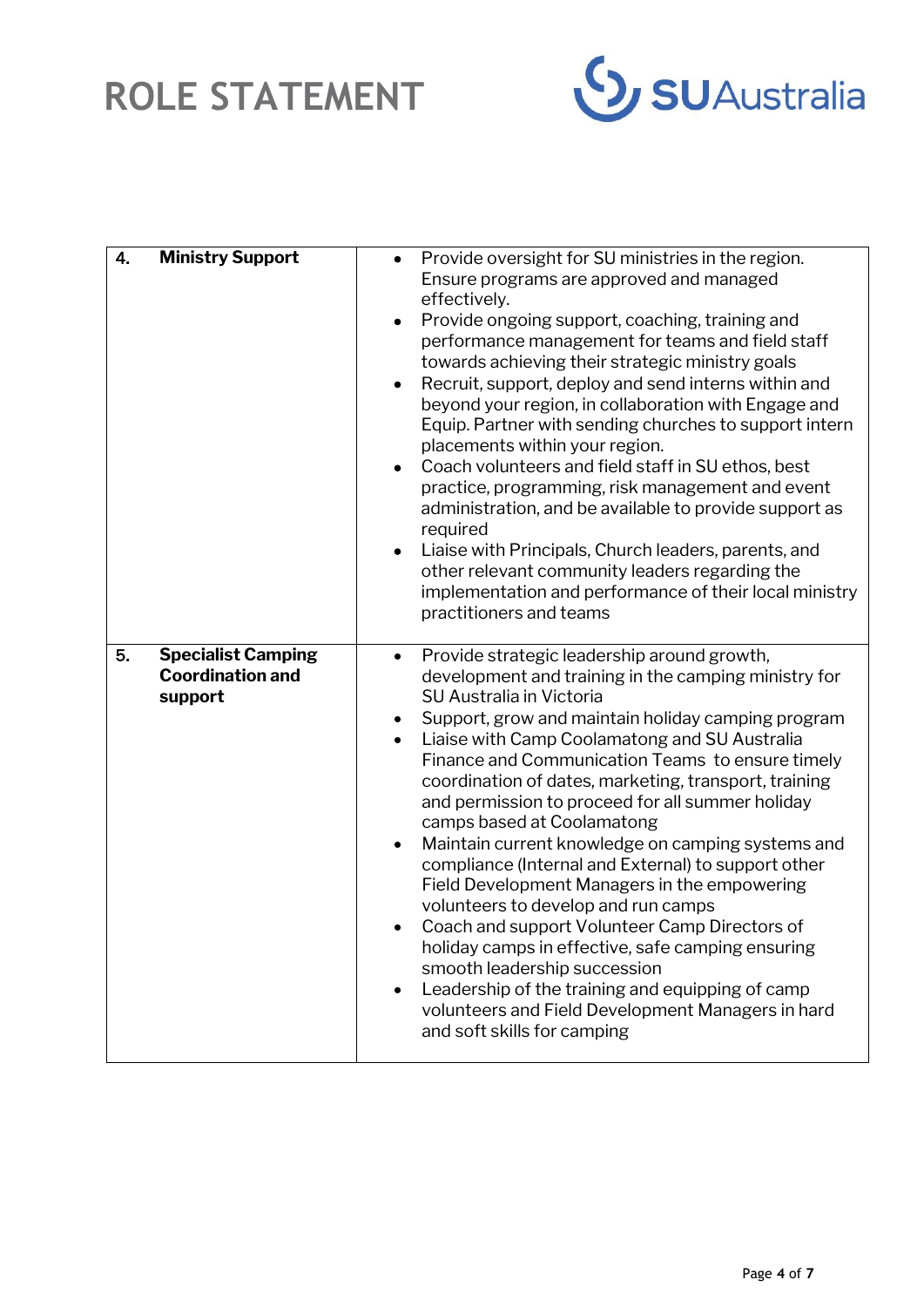

| 6. | <b>Team leadership</b>     | Ensure team members have a clear understanding of<br>$\bullet$<br>their role within the broader department objectives,<br>and they receive the training resources, feedback and<br>support necessary to excel at their role.<br>Ensure the department/team delivers on the relevant<br>$\bullet$<br>objectives outlined in the SU Australia Strategic Plan.<br>Provide leadership in relation to child safety by acting<br>$\bullet$<br>as a role model and ensuring that all team members<br>demonstrate behaviour in line with a child safe culture.<br>Monitor the health, well-being, welfare and morale of<br>the team/department.<br>Prioritise, delegate, oversee and coordinate the day-to-<br>$\bullet$<br>day operational and administrative functions and lead<br>the team to promote acceptable service delivery<br>standards.<br>Review performance against goals and establish an<br>$\bullet$<br>annual development/learning plan with each staff<br>member.<br>Identify and manage performance issues. Escalate<br>$\bullet$<br>serious or ongoing issues to the Department Executive<br>and People Services for guidance.<br>Monitor attendance and approve leave arrangements. |
|----|----------------------------|--------------------------------------------------------------------------------------------------------------------------------------------------------------------------------------------------------------------------------------------------------------------------------------------------------------------------------------------------------------------------------------------------------------------------------------------------------------------------------------------------------------------------------------------------------------------------------------------------------------------------------------------------------------------------------------------------------------------------------------------------------------------------------------------------------------------------------------------------------------------------------------------------------------------------------------------------------------------------------------------------------------------------------------------------------------------------------------------------------------------------------------------------------------------------------------------------|
| 7. | <b>Risk and compliance</b> | Maintain a team that is free from harassment, bullying<br>$\bullet$<br>and discrimination in support of relevant federal and<br>state legislation and SU Australia policies.<br>Ensure team members are aware of their compliance<br>$\bullet$<br>obligations, including their Work Health and Safety<br>(WHS) obligations.                                                                                                                                                                                                                                                                                                                                                                                                                                                                                                                                                                                                                                                                                                                                                                                                                                                                      |
| 8. | <b>Team contribution</b>   | Contribute to the immediate team and the broader<br>$\bullet$<br>teams in SU Australia<br>Participate in SU Australia devotion activities including<br>prayer retreats<br>Contribute at team meetings<br>$\bullet$<br>Participate in wider organisation-based activities and<br>$\bullet$<br>learning opportunities<br>Demonstrate behaviour in line with a child safe culture<br>$\bullet$<br>Comply with WHS requirements<br>$\bullet$<br>Protect own health and safety<br>$\bullet$<br>Protect safety of others. Report hazards, risks and all<br>$\bullet$<br>incidents.                                                                                                                                                                                                                                                                                                                                                                                                                                                                                                                                                                                                                     |

### **Qualifications and experience**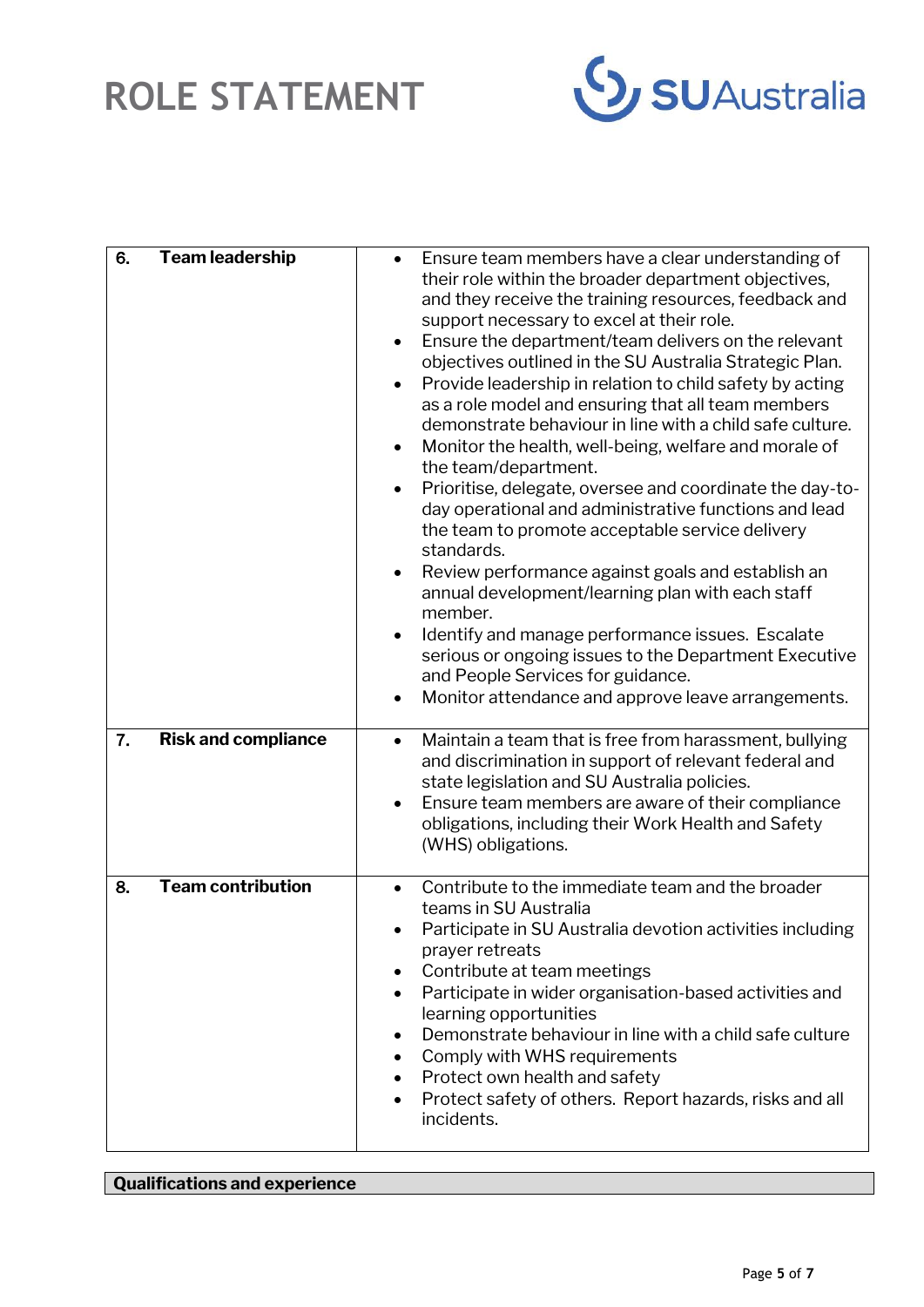

- Minimum 3 years of experience leading a team, preferably within a not-for profit environment
- Tertiary qualification in youth work, leadership, education or a related field.
- Significant camping experience.
- Driver's Licence is essential.

| <b>Core Competencies</b>                        | <b>Definition</b>                                                                                                                                                                                                                                                                                                                                                                            |
|-------------------------------------------------|----------------------------------------------------------------------------------------------------------------------------------------------------------------------------------------------------------------------------------------------------------------------------------------------------------------------------------------------------------------------------------------------|
| <b>Technical/Professional</b>                   | Demonstrated competence in use of Google Suite applications<br>and Microsoft Office. SU uses various other platforms for<br>management and registrations. The ability and a willingness to be<br>a fast learner of new technology is highly desirable.<br>Demonstrated understanding camping requirements in our<br>Victorian context.                                                       |
| <b>Child safety awareness</b><br>and leadership | Role modelling behaviour for team members and others in the<br>organisation that demonstrates the value of children and young<br>people. Demonstrating and inspiring a commitment to child<br>safety, child wellbeing and cultural safety.                                                                                                                                                   |
| <b>Team leadership</b>                          | Role modelling behaviour for team members and others in the<br>organisation that demonstrates servant leadership in accordance<br>with a Christian ethos. Interacting with all SU Australia people and<br>stakeholders in a manner that demonstrates respect,<br>consideration and encouragement.                                                                                            |
| <b>Communication (verbal</b><br>and written)    | Using effective interpersonal skills to present ideas and views to<br>individuals or groups (including nonverbal communication).<br>Targeting presentations to the characteristics and needs of the<br>audience (should the role require giving presentations).<br>Expressing ideas clearly in any written format (memo, email, and<br>letter) with correct spelling, grammar and structure. |
| <b>Developing</b><br>organisational talent      | Developing team members' skills and competencies by planning<br>effective professional development activities related to current<br>and future jobs.                                                                                                                                                                                                                                         |
| <b>Collaboration</b>                            | Working effectively with others in the organisation (including<br>fellow team members and people in other teams) to accomplish<br>organisational goals and to identify and resolve problems.                                                                                                                                                                                                 |